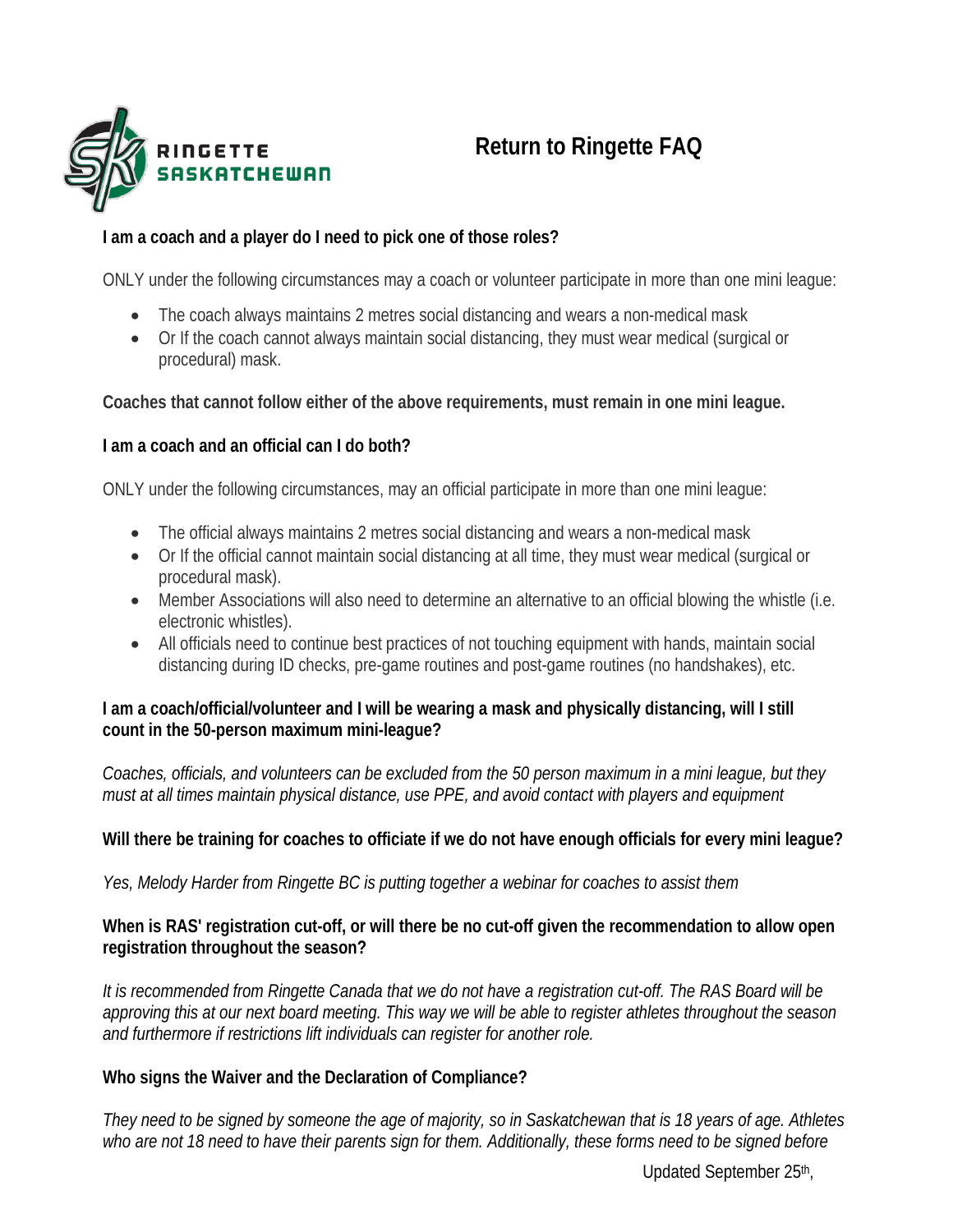*participation. Your Association will be contacting you regarding this matter.*

#### **What needs to be sanctioned this year?**

*Anything that is not one of these will need sanctioning from Ringette Saskatchewan a) Practices and training sessions b) Regular season games c) Playoff games d) Exhibition games e) Meetings; particularly meetings of the Board of Directors, general meetings, committee meetings, and parent orientations.*

#### **How will coach and official clinics be running this year and when will they held?**

*Coaching and Officiating Clinics will be scheduled to take place virtually after October 1st, 2020. Communication went out to Association Coach Developers September 17th regarding all information we have at this time. Our Technical Director is working with Ringette Canada and we're hoping to have clinic dates in place within the next two weeks.*

**Are provincials still a possibility or has a decision been made to not proceed with that competition this season?**

*That still is up in the air, according to these guidelines' provincials cannot run the usual way as we have mini leagues. RAS Board will be meeting the end of September to discuss some drop dead deadlines.* 

#### **How does the mini league affect Children's Ringette? Are there any other changes to the CR program that we need to plan for?**

*Children's Ringette still plans to happen, and no changes are being made currently. You can still teach*  fundamentals and have them on the ice in a mini league. For example, 12 on one half and 12 on the other *half.*

*RAS met with all our Association's Children Ringette leads last week on program structure/guidelines, assessments, and resources.* 

#### **Do you know when we will be able to host tournaments and attend tournaments?**

*At this time RAS has not information on when restrictions will change. Currently, no interprovincial play is allowed, and RAS will not be sanctioning any tournaments until the restrictions change.* 

#### **What if my Association or team is not following the guidelines by Sask Heath Authority and Ringette Saskatchewan, what will happen?**

*Each Association has appointed an individual as their COVID Safety Officer. One of their main roles is to make sure coaches, players, officials, and teams are being compliant. Participants that do not abide by the guidelines could be subject to a suspension by their Association or RAS*

*Furthermore, the COVID Safety Officer will also be reporting to RAS if their Association is not compliant in*